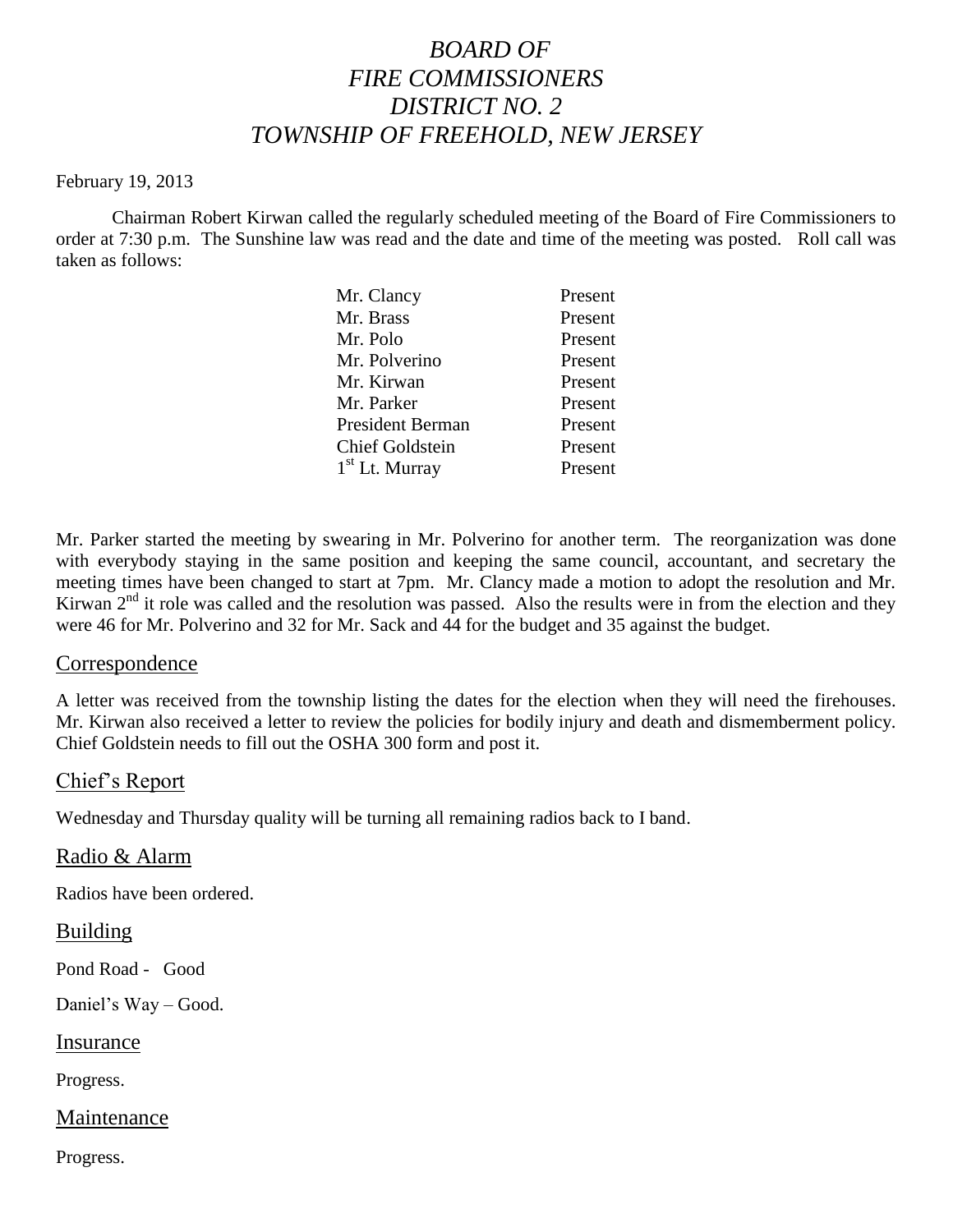# New Business

Chief Goldstein and Asst. Chief Dinicolas would like to purchase two thermal imaging cameras one for each chief's truck. Chief Goldstein is going to get a demo model to try out and they get all of the costs for the board.

### Old Business

The truck specs. Are almost done and should be ready for the next meeting.

Access Health – Chief Goldstein made the suggestion that the results should be mailed directly to the members instead of mailing them to the firehouse. President Berman is going to look into how that can be done.

### Treasurer's Report

The paperwork for 2012 will be going to Mr. Stankiewicz this week. He should be here in April to do the audit report.

Freehold Savings Bank

| $1$ rectional buying built |                            |                |
|----------------------------|----------------------------|----------------|
|                            | Checking                   | 367.44         |
|                            | <b>Money Market</b>        | 753,463.63     |
|                            | CD                         | 1,128,280.57   |
| Total assets:              |                            | \$1,882,111.64 |
| February Bills             |                            |                |
| 8632                       | Joseph Chiusano            | 100.00         |
| 8633                       | Donna Brass                | 100.00         |
| 8634                       | Dave Goldstein             | 100.00         |
| 8635                       | Gail Tomlinson             | 100.00         |
| 8636                       | JCP & L                    | 531.37         |
| 8637                       | NJ Natural Gas             | 1,259.16       |
| 8638                       | <b>Staples</b>             | 359.28         |
| 8639                       | Verizon                    | 437.80         |
| 8640                       | Cablevision                | 244.40         |
| 8641                       | <b>Verizon Wireless</b>    | 783.46         |
| 8642                       | Jersey Coast Fire & Equip. | 64.00          |
| 8643                       | Twp. Of Marlboro           | 21.38          |
| 8644                       | Twp. Of Freehold           | 2,560.00       |
| 8645                       | Prof. Service Ware         | 381.90         |
| 8646                       | Fire & Safety              | 4,315.09       |
| 8647                       | Robbie's Plumb & Heat      | 925.00         |
| 8648                       | Cooper Electric            | 499.91         |
| 8649                       | Grainger                   | 2,354.80       |
| 8650                       | Quality Comm. Sys. Inc.    | 3,771.36       |
| 8651                       | Baco's Gourmet Pizza       | 1,212.84       |
| 8652                       | <b>Access Health</b>       | 15,290.00      |
| 8653                       | E. Freehold Fire Co.       | 599.50         |
| 8654                       | Corbin Electric            | 490.00         |
| 8655                       | NJ Fire & Equip.           | 119.25         |
| 8656                       | Cty of Monmouth            | 1,028.63       |
| 8657                       | <b>Roux Associates</b>     | 1,156.25       |
| 8658                       | <b>Roux Associates</b>     | 254.27         |